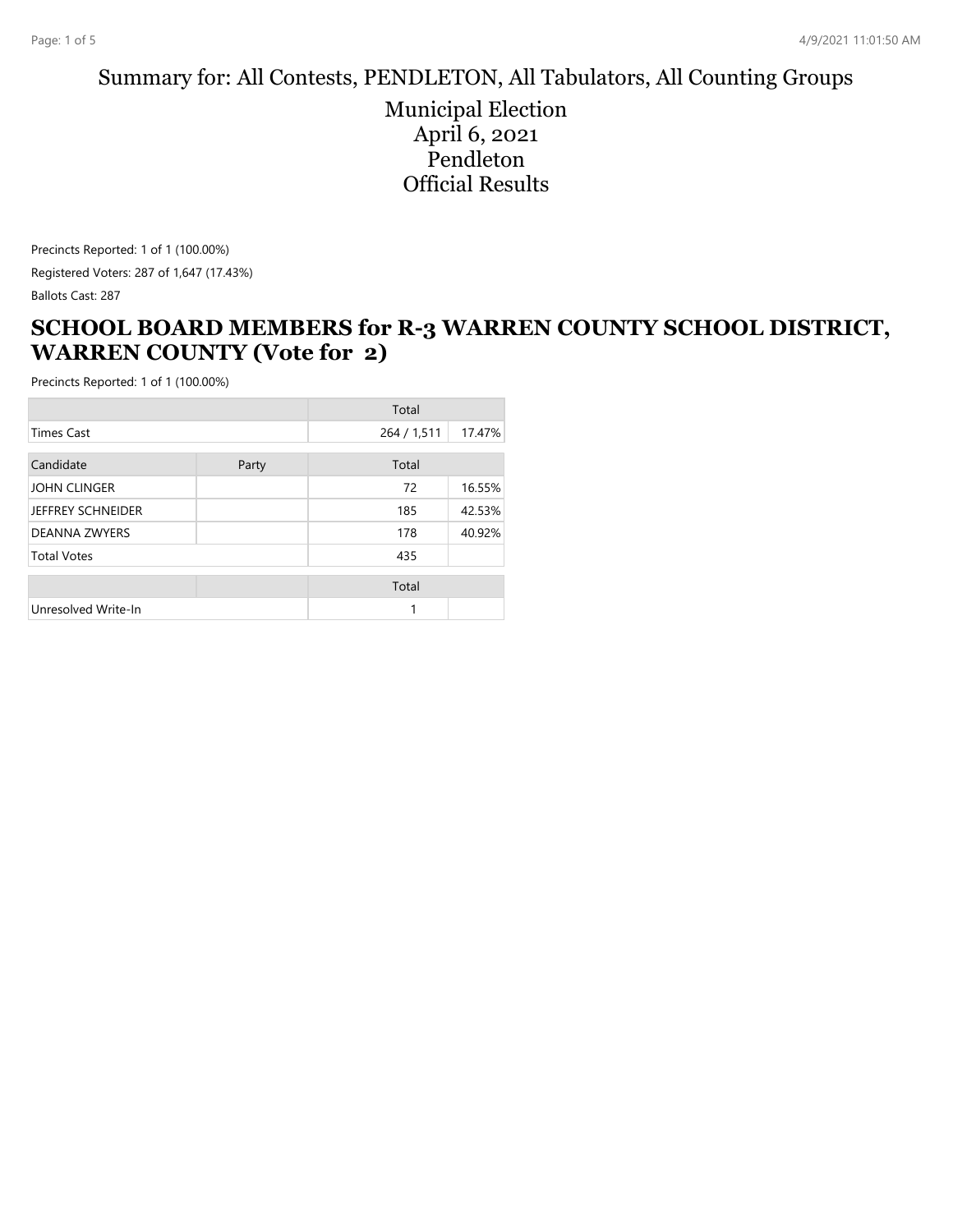# **TRUSTEES for VILLAGE OF PENDLETON, WARREN COUNTY (Vote for 3)**

|                       |                 | Total    |        |
|-----------------------|-----------------|----------|--------|
| <b>Times Cast</b>     |                 | 6/23     | 26.09% |
| Candidate             | Party           | Total    |        |
| <b>Total Votes</b>    |                 | 3        |        |
|                       |                 | Total    |        |
| Patricia Miller       | <b>WRITE-IN</b> | 2        | 66.67% |
| Rob Miller            | <b>WRITE-IN</b> | 1        | 33.33% |
| <b>Billie Dothage</b> | <b>WRITE-IN</b> | $\Omega$ | 0.00%  |
| <b>Tim Smith</b>      | <b>WRITE-IN</b> | $\Omega$ | 0.00%  |
| Unresolved Write-In   |                 | $\Omega$ |        |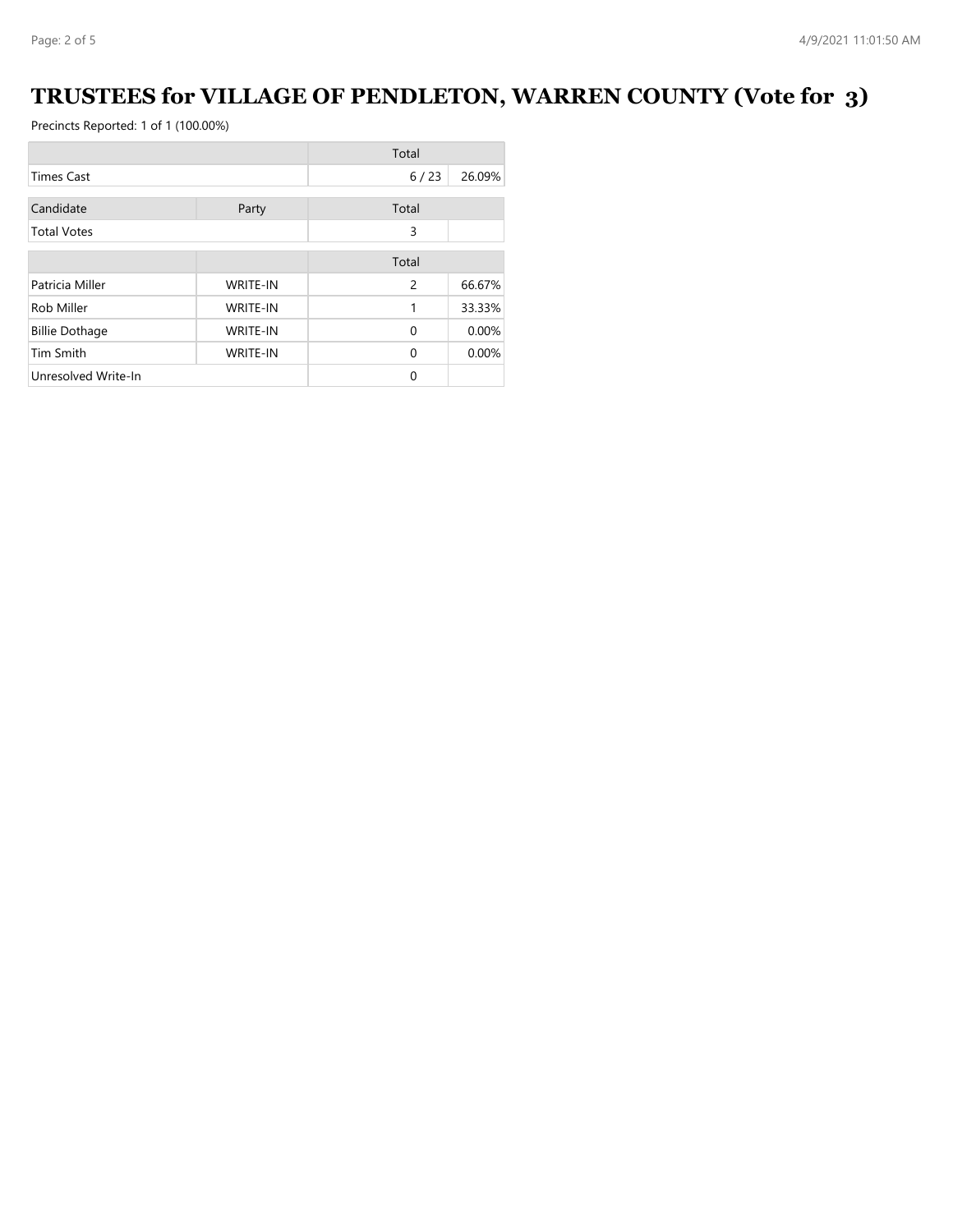## **BOARD OF DIRECTORS for WARRENTON FIRE PROTECTION DISTRICT, WARREN COUNTY (Vote for 2)**

|                       |       | Total       |        |
|-----------------------|-------|-------------|--------|
| Times Cast            |       | 241 / 1,396 | 17.26% |
| Candidate             | Party | Total       |        |
| <b>STACEY BLONDIN</b> |       | 173         | 53.89% |
| <b>JIM SHARP</b>      |       | 148         | 46.11% |
| <b>Total Votes</b>    |       | 321         |        |
|                       |       | Total       |        |
| Unresolved Write-In   |       | 4           |        |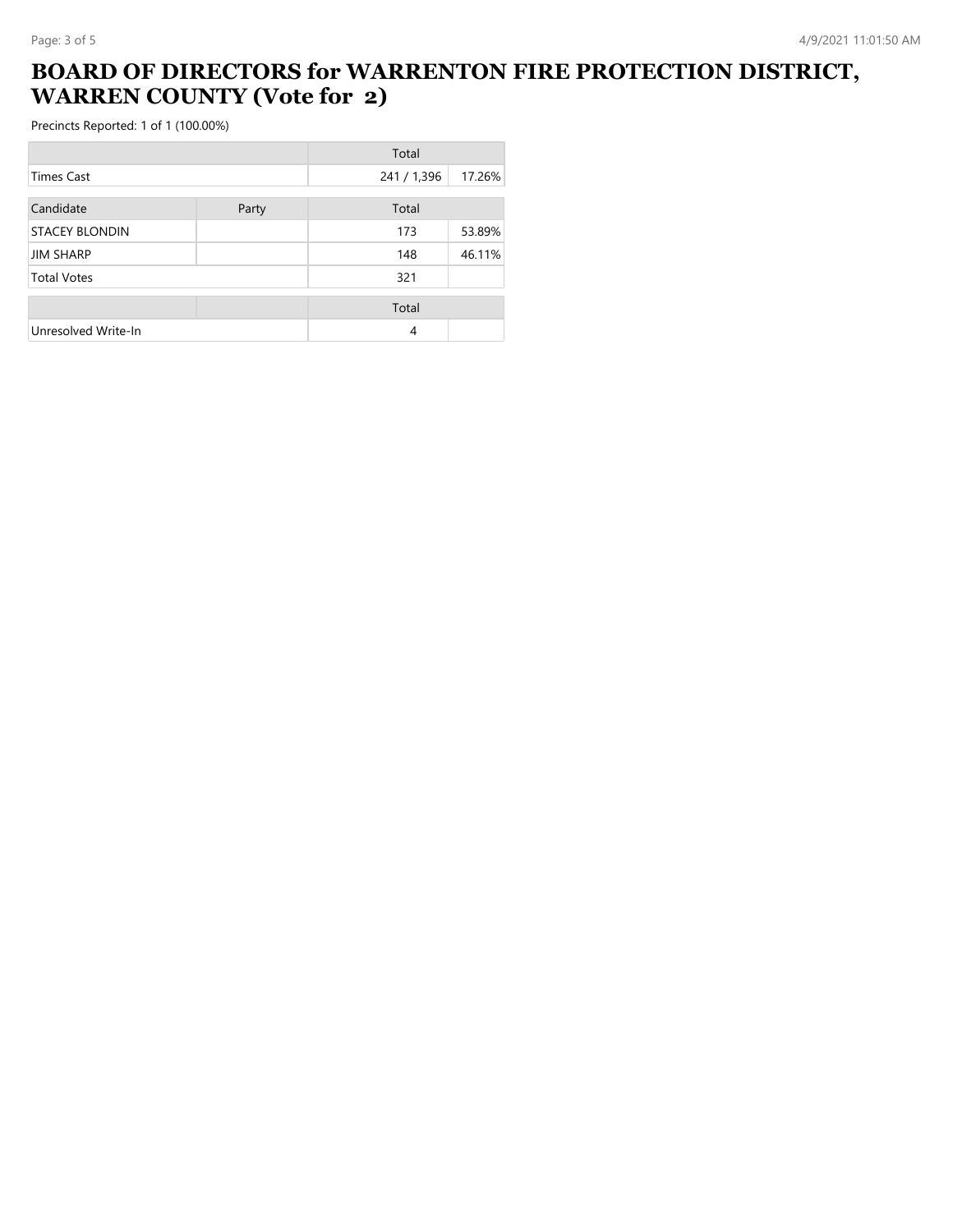#### **FIRE PROPOSITION for JONESBURG-HIGH HILL FIRE PROTECTION DISTRICT, WARREN COUNTY (Vote for 1)**

|                     |       | Total    |        |
|---------------------|-------|----------|--------|
| <b>Times Cast</b>   |       | 46 / 251 | 18.33% |
| Candidate           | Party | Total    |        |
| <b>YES</b>          |       | 37       | 80.43% |
| <b>NO</b>           |       | 9        | 19.57% |
| <b>Total Votes</b>  |       | 46       |        |
|                     |       | Total    |        |
| Unresolved Write-In |       | $\Omega$ |        |